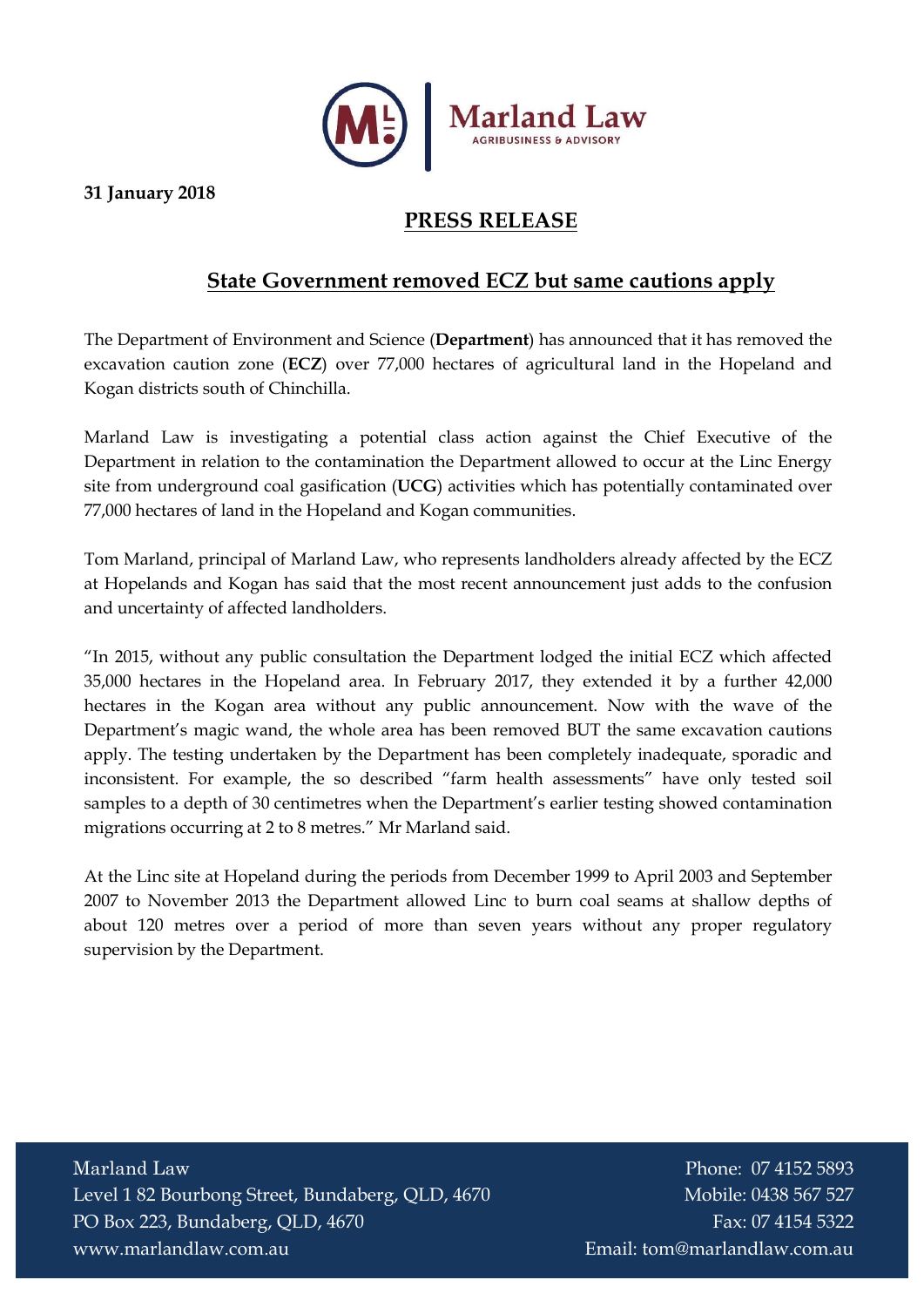In reports prepared for the Department in April 2014 and June 2015 by scientists Gilbert and Sutherland the extent of the landform and groundwater contamination caused by Linc's UCG was variously described as:-

April 2014 Report:-

"[I]t is impossible to estimate the extent of the damage because of an ineffectual and inadequate response to the incidents, the assessment of contaminant transport coupled with the inadequate environmental monitoring."

June 2015 Report:-

"The principal contaminant indicator gases are evident in properties surrounding [the Linc] site. Linc's own monitoring and documentation demonstrated that gas excursions from its UCG process were likely to the occurring off-site. The full extent of the spread and concentration of the indicator gases, has, as yet, not been confirmed. However, it is known to be widespread (>20 to 310 km2)

The degree of contamination is widespread, of high impact, and in part, irreversible (>20 to 310 km2 )."

The contamination was caused by the release of the following contaminants into the environment:

- "Gases in the form of syngas and its component gases and by-products.
- Gas, in the form of an additional contaminant (biogeneic methane) formed as a result of a succession of contaminating events.
- Liquids, *in the form of contaminated ground waters*
- Solids, in the form of tars and other petroleum products
- A combination of contaminants in the form of gas-liquid mixtures available for further contamination"

As to the damage to the prime farming land within the ECZ at Hopeland, Gilbert and Sutherland described the damage as:

- "Forcing contaminations off site, through the overburden and into the soil profile, as evidence by indicator gases such as hydrogen and methane and soil acidification."
- Preliminary results from the soil analysis indicates acidification within the root zone where the normally alkaline Vertosols have acidified to a degree that renders these soils unsuitable to be classed as Strategic Cropping Land"

As to the potential adverse effects on the lands within the ECZ, Gilbert and Sutherland stated those adverse effects have been caused by:

- "Releasing contaminants to the overburden and the soil profile where they are now trapped and risk release during normal land use including agricultural operations.
- Placing contaminants within the overburden that has and will continue to facilitate the formation of a new contaminant (biogenic methane) as a result of a succession of contaminating events ready for future liberation and causing further changes to the soil atmosphere.
- Placing contaminants within the overburden where they will be re-entrained overtime as the groundwater level re-establishes potentially exposing the landholders to these contaminants over time and potentially impacting soil and ecological health and land use."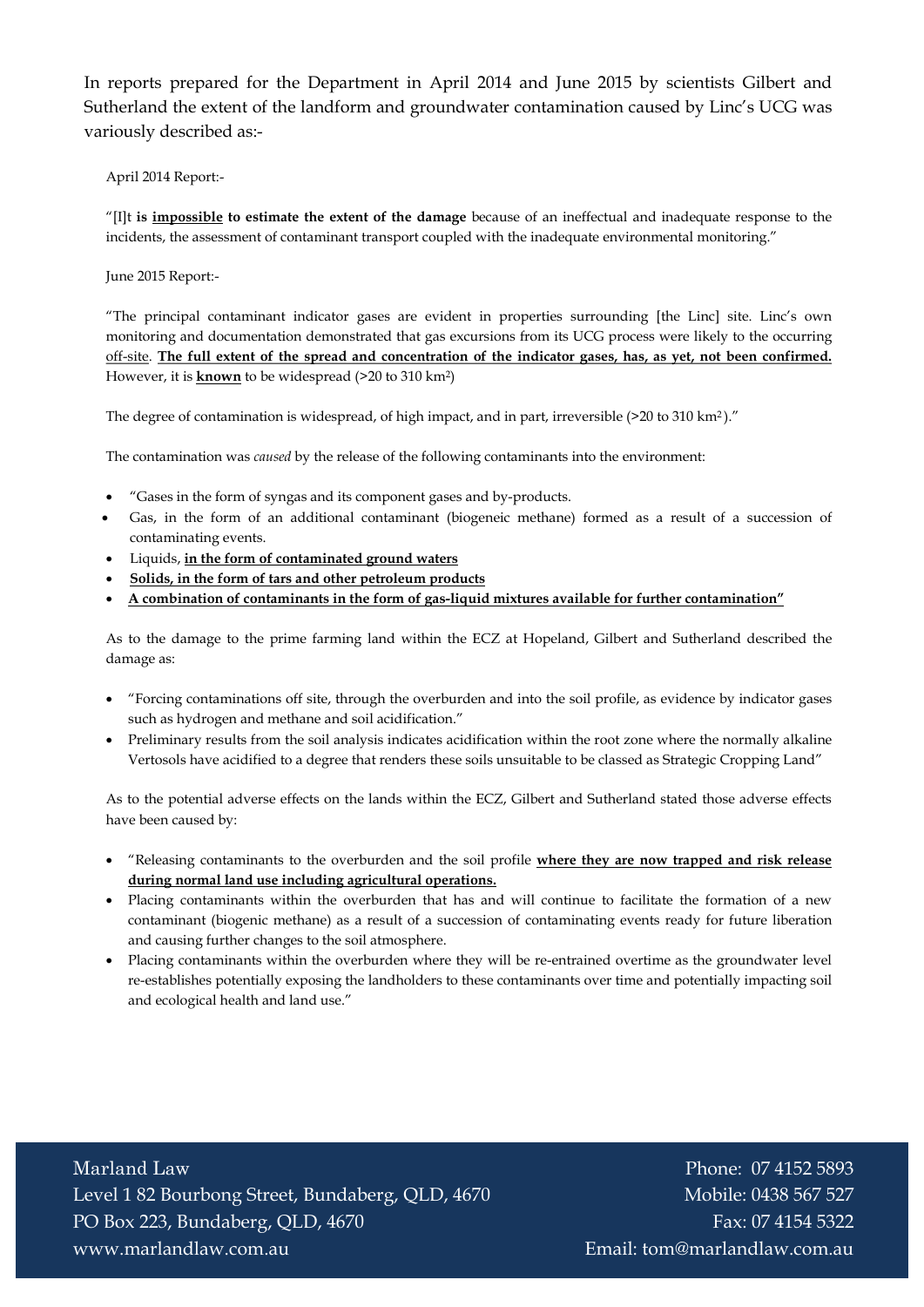Mr Marland stated: - "Our technical expert advice which is consistent with that of Gilbert and Sutherland, is that there can be no "quick fix" to the problems caused by the UCG contamination. Our advice is that the testing undertaken by the department or its consultants to date cannot possibly have identified the extent of potential contamination in the landform and the groundwater system and we are concerned to receive all the testing results on which the Department relied to make this most recent decision. We have spoken to several landholders with test sites that were installed on their land in 2015 that haven't seen the Department since".

In respect of the long-term nature of the contamination caused by UCG Mr Marland stated: "As examples from overseas have shown, when coal seams are burnt at shallow depths as they were for very long periods at the Linc site, the time frame over which contamination of the groundwater and surrounding landform and subsidence can continue to emerge extends over not just a number of years but many decades into the future. The experiments at Hoe Creek Underground Coal Gasification Test site in Campbell County Wyoming in the United States conducted by the USA Department of Energy at 3 locations during the period between 1976 and 1979 which were the subject of a published report by the USA Department of Energy in 1997 provide a dire example of the long-term nature and serious consequences of the contamination caused by the UCG activities. The results of the contamination that occurred at Hoe Creek - which included extensive subsidence caused by the continuous burning of the underground coal seams - emerged some 15 years after the coal seams had initially been lit and apparently decommissioned. The number of tonnes of coal burnt in the Hoe Creek experiments was a "drop in the ocean" when compared to the very large volumes of coal the Department allowed to Linc to burn underground over a total period of more than 7 years."

Mr Marland went on to say: - "The contaminants that were released at the Linc site are called volatile organic compounds (VOCs). The VOCs have been allowed to escape from the burning coal seam cavities into the surrounding strata and groundwater at the Linc site over a period of more than 7 years. In respect of any contamination of the groundwater systems, our expert advice is that once the "genie is out of the bottle," that it is not possible to restore the groundwater to its precontamination state because each time it rains the underground aquifer is being replenished. The rainwater percolates through the soil profile and landform down to the aquifer and during that process the rainwater collects and carries any dormant volatile organic compounds that are present in the soil."

Mr Marland said that given the widespread extent of the UCG contamination and its long-term nature, that landholders are entitled to be very concerned. "Given the Department's lack of transparency, its secrecy and mishandling of the entire matter to date, it is impossible to rely on the accuracy of any statement by the Department. The people of Hopeland and Kogan are also entitled to be extremely sceptical about the most recent announcement by the Department" said Mr Marland.